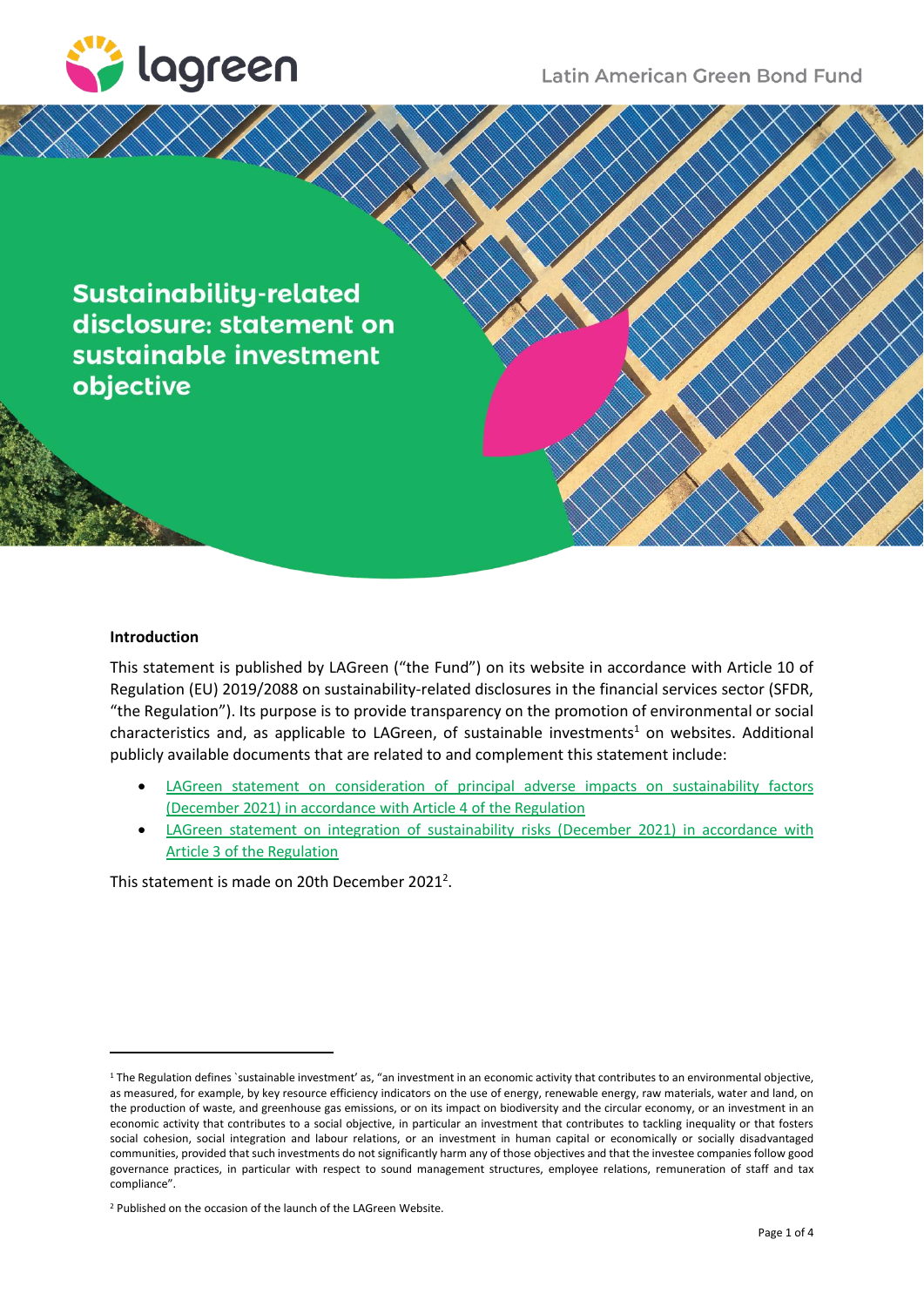

### **1. Sustainable investment objective of the financial product**

LAGreen aims to support positive environmental (particularly related to climate action) and societal benefits through the provision of responsible finance predominantly via green, social and sustainability bonds ("Green Bonds")in Latin America*.*

The Fund further strives for systemic impact by contributing to building the green bond market in Latin America through actively engaging relevant stakeholders, setting standards for transparency, and strengthening best practices in environmental, social and governance (ESG) investments. In pursuing such an explicit sustainable investment objective, LAGreen falls within the scope of Art. 9 of SFDR.

In working towards its sustainable investment objective, the Fund is also expected to contribute to the Sustainable Development Goals (SDGs).

## **2. Attainment of the sustainable investment objective**

No index has been designated as a reference benchmark. Details on how the continued effort of attaining the environmental impact objective is ensured are provided in the sections concerning investment strategy and monitoring approach.

### **3. (Investment) Strategy to attain sustainable investment objective**

**Investment strategy.** The Fund invests in Green Bonds that are issued in adherence to the International Capital Market Association's relevant Bond Principles ("ICMA BP")<sup>3</sup> or an equivalent national or international bond standard. In particular, LAGreen aims to support the primary issuance of new Green Bonds by investing in or underwriting such Green Bonds. The Fund may also invest in other products such as green loans.

The Fund will only invest into debt instruments whose proceeds target countries and territories in Latin America eligible to receive official development assistance (ODA) and which are listed in the OECD DAC list of ODA recipients at the time of the respective investment.

**Issuer selection.** The Fund invests in Green Bonds issued by, but not limited to: (i) financial institutions, (ii) special purpose vehicles, (iii) corporates as well as (iv) sovereign and sub-sovereign entities, such as governments or municipalities. Issuers will be selected based on a systematic and rigorous assessment, including the issuer's alignment with core international sustainability frameworks<sup>4</sup> as well as their capacity and commitment to monitor and report on the environmental and/or social impact of the underlying projects, including qualitative and/or quantitative information (where feasible).<sup>5</sup>

**Use of proceeds.** In line with the Fund's Investment Guidelines, eligible Green Bonds require specifically earmarked proceeds to be used for projects with environmental and/or societal benefits in the fund's target region, Latin America, and to be managed in alignment with industry standards.

Eligible Green Bonds shall be issued under a bond framework, which is aligned with the respective ICMA BP and includes an external review. The issuance's proceeds will have to be utilized for projects

<sup>&</sup>lt;sup>3</sup> ICMA Green, Social or Sustainability Bond Principles

<sup>4</sup> Including but not limited to the UN Global Compact, the OECD Guidelines for Multinational Enterprise and the UN Guiding Principles on Business and Human Rights.

<sup>&</sup>lt;sup>5</sup> In line with its investment strategy, the Fund can also grant green loans to this group of investees.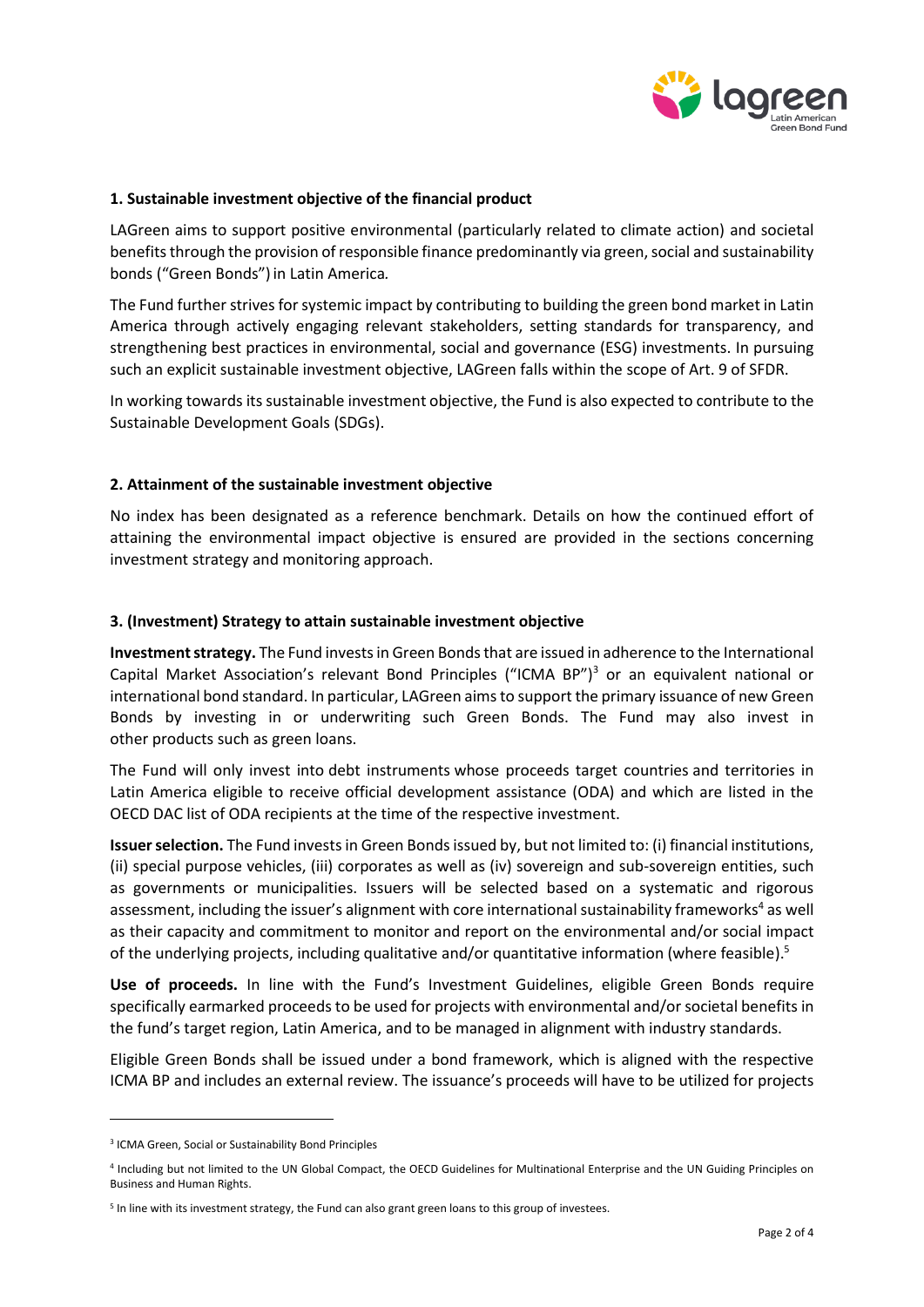

that are expected to make a positive contribution to the environmental and/or social impact areas defined by the ICMA BP and are to be used in compliance with the LAGreen Exclusion List.

**Technical assistance.** The Fund complements its investment activities with Technical Assistance to support issuers of Green Bonds and facilitate stakeholder engagement to strengthen the overall Latin American Green Bond market.

## **4. Proportion of investments**

Following the Fund's sustainable investment objective and investment strategy, the entire investment portfolio (excl. cash) is dedicated to meeting the sustainable investment objective.

### **5. Monitoring of sustainable investment objective**

Progress towards LAGreen's sustainable investment objective is continuously monitored based on a set of sustainability indicators, which align with the Fund's Theory of Change, including:

- % of financing towards green bonds
- % of financing towards social bonds
- % of financing towards sustainability bonds
- 100% bonds invested in alignment with ICMA BP or equivalent
- 100% compliance with the LAGreen Exclusion List

#### **6. Data sources**

For monitoring and management, the Fund draws on a range of data sources, including:

- (Internal) Fund-level data: Covering a range of data points at the Fund and portfolio level, allowing monitoring of the Fund's overall activities related to resource mobilization, financing, and technical assistance.
- Post-issuance reports: Annual allocation report and periodic impact reports of the issuers present a key source of information for the Fund on the use‐of‐proceeds and positive impacts contributed to.
- External reviews: Green Bond Certifications, SPOs, and other external assurance provide a general indication on the extent of alignment with the ICMA BP or equivalent.
- Fund studies: In collaboration with the Fund's Development Facility, the Fund periodically conducts studies on specific topics and/or investments.

#### **7. Assessment methodologies**

For its monitoring, the Fund largely utilizes first-hand data, such as the annual post-issuance reports and internal Fund monitoring to assess its contribution to the sustainable investment objective.

The Fund may also commission third parties to conduct impact assessments and provide technical assistance to verify and/or enhance reporting.